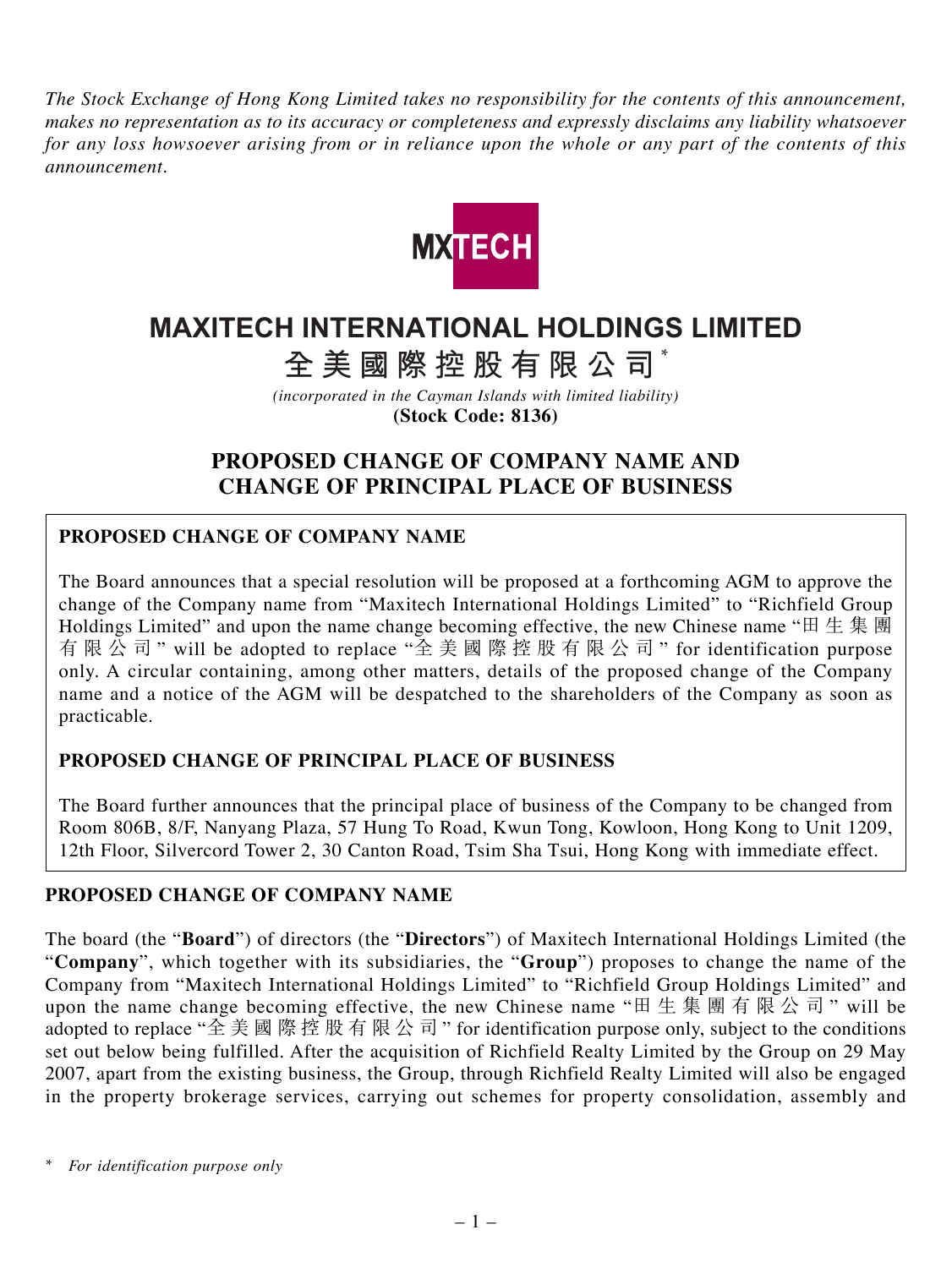redevelopments and property trading in Hong Kong. As the future major revenue and earnings contributor to the Group, the Board believes that the change of the Company name will benefit its future business development as the new name will better reflect the recent expansion and diversification of the Company business. Further details of the acquisition are set out in the announcement of the Company dated 19 April 2007 and the circular dated 10 May 2007.

The proposed change of the Company name will be subject to the following:

- 1. the passing of a special resolution by the shareholders of the Company at the forthcoming annual general meeting (the "**AGM**") to approve the change of the Company name; and
- 2. the Registrar of Companies in the Cayman Islands approving the change of the Company name.

The new name of the Company will take effect from the date of entry of the new name on the register maintained by the Registrar of Companies in the Cayman Islands. The Company will then carry out all necessary filing procedures with the Companies Registry in Hong Kong.

#### **Effects of change of Company name**

The change of Company name will not affect any rights of the holders of securities of the Company. All existing certificates of securities in issue bearing the present name of the Company shall, after the proposed change of the Company name becoming effective, continue to be evidence of title to such securities and the existing share certificates will continue to be valid for trading, settlement, registration and delivery purposes. There will not be any arrangement for exchange of the existing certificates of securities. Once the change of the Company name becomes effective, new share certificates will be issued only in the new name of the Company.

A circular containing, among other matters, details of the proposed change of Company name and a notice of the AGM will be despatched to the shareholders of the Company as soon as practicable.

The Company will make further announcements as and when appropriate on the results of the AGM, the arrangement relating to the change of Company name, the trading and dealings in the securities of the Company on the Growth Enterprise Market of The Stock Exchange of Hong Kong Limited under the new name of the Company and as to when the new name of the Company will become effective.

#### **PROPOSED CHANGE OF PRINCIPAL PLACE OF BUSINESS**

The Board further announces that the principal place of business of the Company to be changed from Room 806B, 8/F, Nanyang Plaza, 57 Hung To Road, Kwun Tong, Kowloon, Hong Kong to Unit 1209, 12th Floor, Silvercord Tower 2, 30 Canton Road, Tsim Sha Tsui, Hong Kong with immediate effect.

> By order of the Board **Maxitech International Holdings Limited Pong Wai San, Wilson** *Chairman*

Hong Kong, 25 June 2007